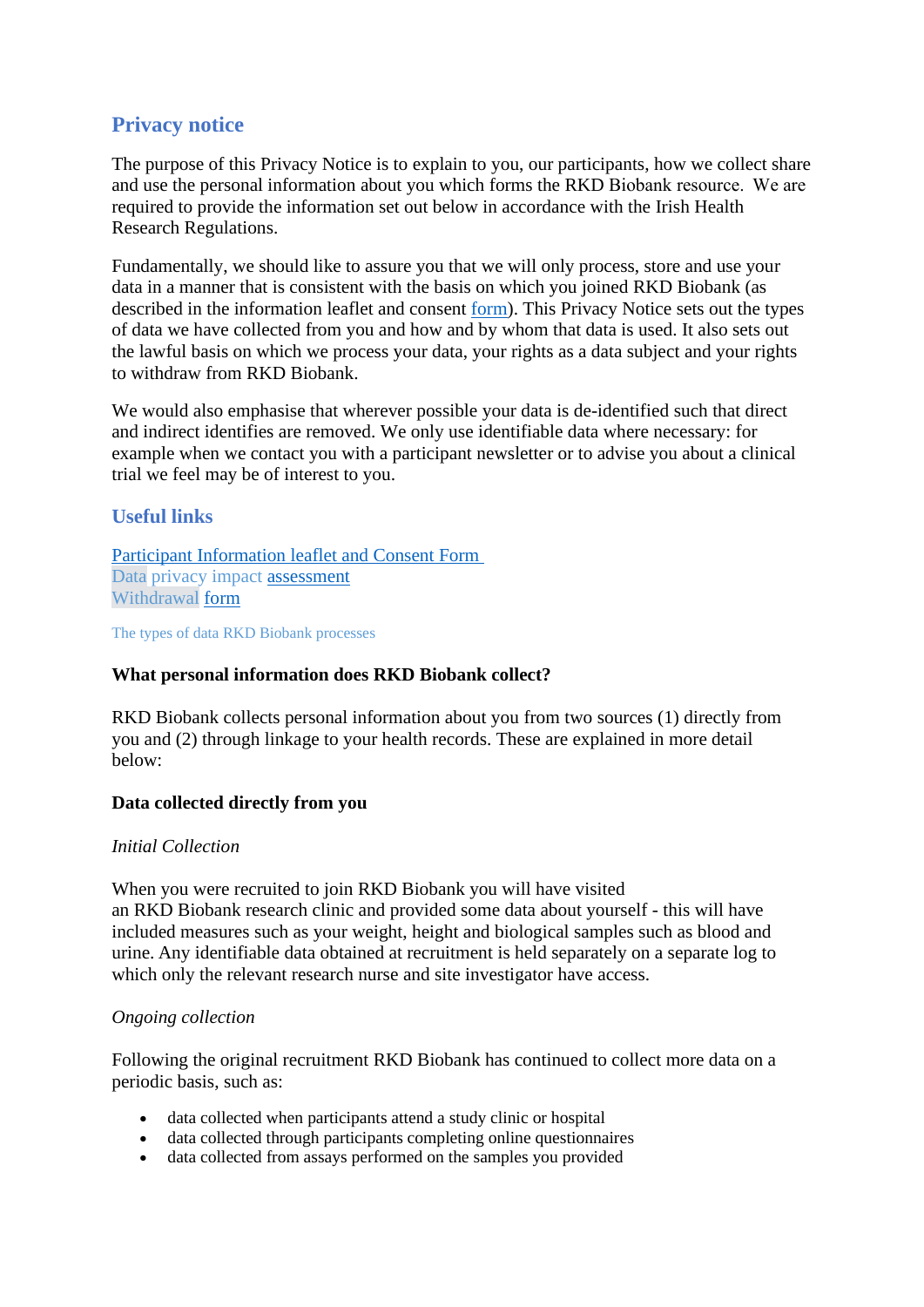# **Data generation**

With the data and samples that you provide us we can generate further data to enhance our database, particularly from undertaking assays of the samples. This includes, by way of example, biomarkers - which include common biomarkers, such as cholesterol, infectious disease markers, proteomic and metabolomic markers - and genetic data (ranging from genotype to exome sequence to whole genome sequence).  All assay work is conducted in a manner whereby the participant remains de-identified.

Further, all our approved researchers are also obliged to return the results which underpin their research at the end of their research project. In turn these results are made available for other researchers to access.

# **Who does RKD Biobank share my data with?**

Access to your data is strictly limited to:

- the study site/hospital where you are seen for your clinical care;
- Approved researchers whose research project has been approved under our Access Procedures, which means that the researcher has to be a bona fide researcher and enter into a bilateral agreement with TCD. If you would like more information about the approved research projects which have access to RKD Biobank data, please click the link below.

#### [View approved](https://www.tcd.ie/medicine/thkc/assets/excel/supported-research-studies-summary-(rkd-registry-and-biobank)-(05.26.2021)-(1).xlsx) research

#### **RKD Biobank's lawful basis for processing your data**

A legal requirement of the RKD Biobank is that we tell you about the legal basis on which we will process your personal data.

As RKD Biobank is a research project, consent was sought from all participants for their participation in the Biobank. Through the information leaflet and [consent form](https://www.ukbiobank.ac.uk/media/05ldg1ez/consent-form-uk-biobank.pdf) RKD Biobank set out to explain the basis of such participation and a summary of the scope to which participant data would be used by RKD Biobank and the research community.

The legal basis under which we process your data is:

- Article  $6(1)(e)$  Public Interest and
- Article 9(2)(j) Scientific Research.

Explicit consent is sought as an appropriate safeguard to rights of the data subject as mandated by the Health Research Regulations.

# **Your Data Protection Rights**

Pursuant to the Health Research Regulations individuals have a number of rights:

*Rights to be forgotten, erasure and withdrawal:* these rights are covered by your ability to withdraw from RKD Biobank at any time for any reason (although we should add that we very much hope that you choose not to exercise that right so that your data can continue to be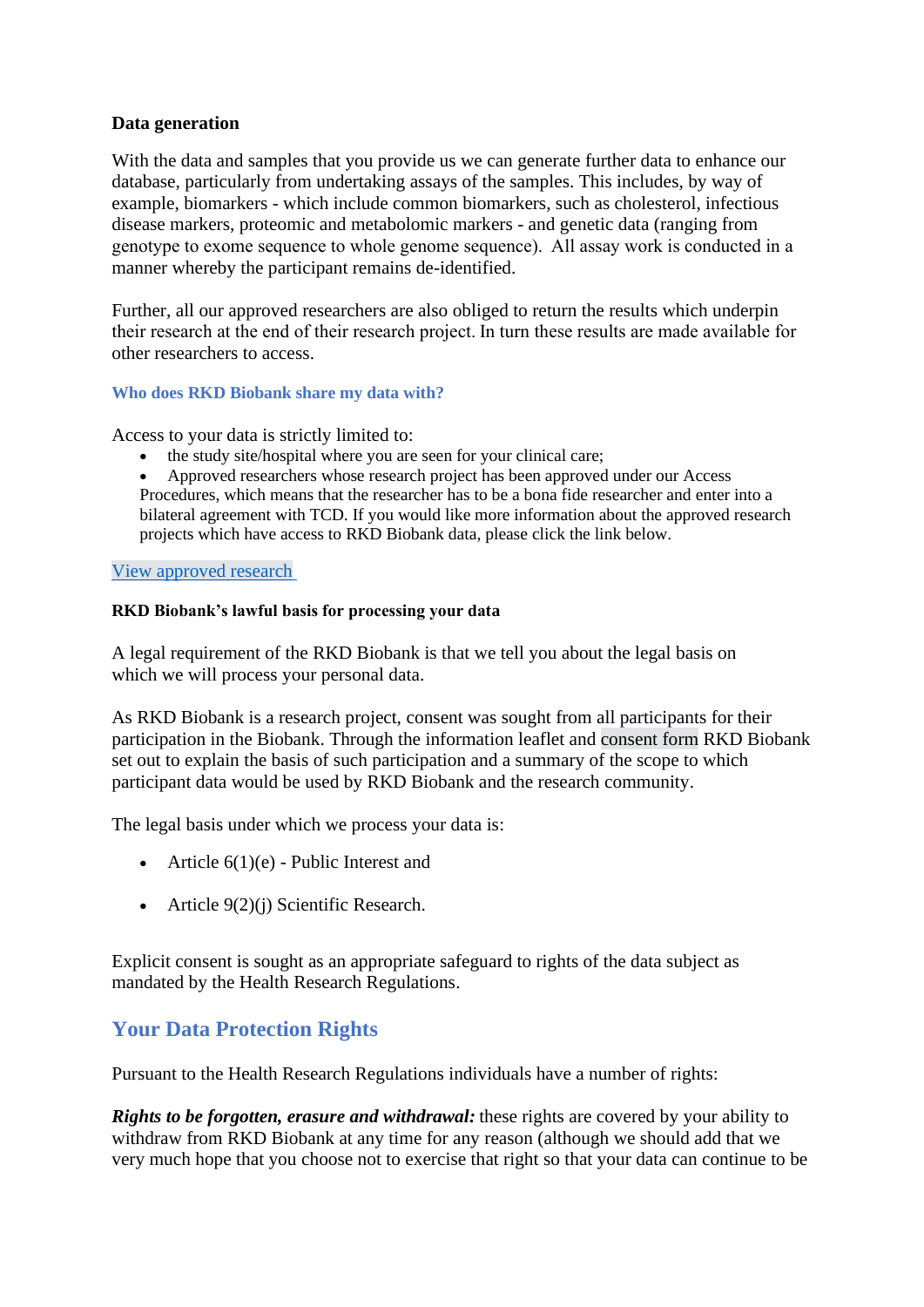used to help researchers study the causes, prevention and treatment of many different diseases).

Participants have the right to contact, at any time, the RKD's data protection authority – the Irish Data Protection Commission - if they have any concerns about RKD Biobank's use of personal data and/or RKD Biobank's approach to data protection and the Health Research Regulations.

# **Protecting your data**

RKD Biobank and its appointed data processors store your data securely and to the highest industry and professional standards. Before RKD Biobank provides data to researchers, we first remove all the personal identifiers so that individual participants cannot easily be identified. In addition, your data are only provided to researchers on the execution of a legal agreement prohibiting the researcher from trying to identify a participant.

Only a very limited number of people working in the RKD Biobank centres have access to participants' data with the personal identifiers (which is necessary in order to allow us to interact with you and add more information about each participant as it becomes available). These individuals are subject to strict confidentiality provisions and are required to undertake regular data security training.

# **Retention of data**

RKD Biobank will store participants' data for as long as it has a legitimate interest in doing so. The RKD Biobank project is a long-term study and participants' data will be kept for the duration of the project. However, should a participant wish to leave RKD Biobank they can do so at any time.

# **International Data Transfers and industry engagement**

Our objective is to set up and manage a major research resource for health-related research that is in the public interest. We aim to understand the causes of rare autoimmune diseases, develop precision medicine technologies, and provide the foundation for development of novel therapies. Engagement with international collaborators is an essential part of this journey; sometimes these collaborators are in the non-academic (industry) domain. Our engagement with them is always defined using a formal bilateral agreement that determines what they are allowed to do with the samples and data, ensuring that they are used to further the public interest mission of RKD Biobank. RKD Biobank's main computer storage is located in Trinity College. Approved researchers and RKD Biobank's other thirdparty service providers operate around the world. This means that your data may be processed in these countries. Nevertheless, we take the appropriate safeguards to ensure that your personal information will remain protected in accordance with this Privacy Notice. Such safeguards include mechanisms approved by the Health Research Regulations such as Standard Contractual Clauses and data transfers to countries covered by an "adequacy decision".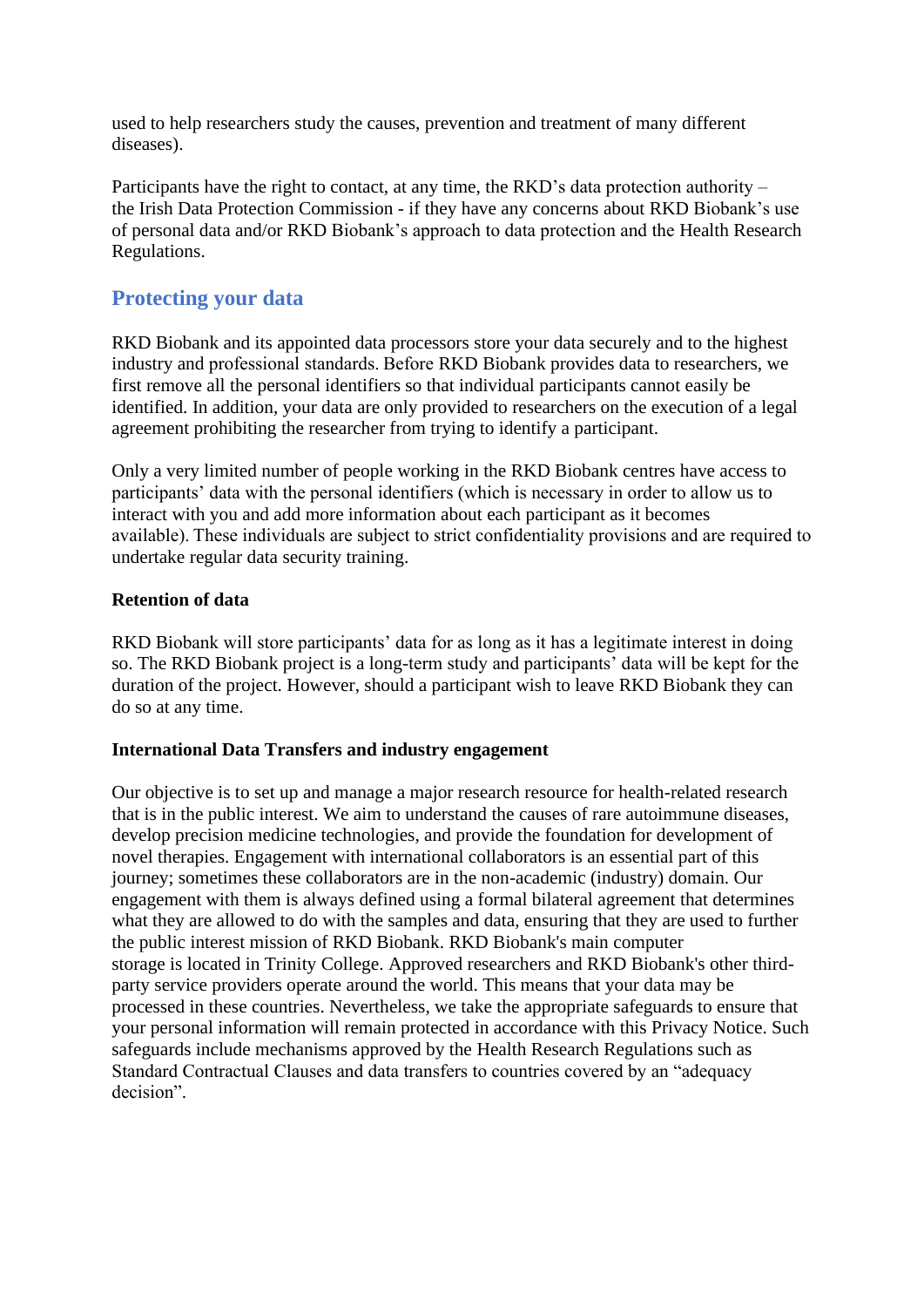# **Data Protection Officer**

Trinity College has a research Data Protection Officer ("DPO") who can be contacted with any questions or concerns relating to RKD Biobank's approach to data protection and the Health Research Regulations. Please write to the DPO using researchDPO@tcd.ie or via post: Trinity College Dublin, College Green, Dublin D02 PN40.

# **Withdrawal from RKD Biobank**

You are free to withdraw at any time from the study without giving us a reason. You are welcome to discuss concerns with us at any time, and the various options you have for withdrawal.

# **Participants can withdraw at one of two levels:**

#### **No further access**

This means that RKD Biobank would no longer contact the participant or obtain further information from health records in the future, but still has permission to use the information and samples provided previously. You need to contact RKD Biobank by phoning 01 896 4810, email us at rkdbiobank@tcd.ie, or you can send us a letter at the address on this page to request a Withdrawal Form.

# **No further use**

In addition to no longer contacting the participant or obtaining further information, any information and samples collected previously would no longer be available to researchers. RKD Biobank would destroy samples (although it may not be possible to trace all distributed sample remnants) and would only hold information for archival audit purposes. Such a withdrawal would prevent information about the participant from contributing to further research, but it would not be possible to remove data from research that had already taken place. You need to contact RKD Biobank by phoning 01 896 4810, email us at rkdbiobank@tcd.ie, or you can send us a letter at the address on this page to request a Withdrawal Form.

# **RKD Biobank contact details**

If you want to contact RKD Biobank you can do so as follows:

*Email; rkdbiobank@tcd.ie*

*Phone: +353 1 896 4810*

You can write to RKD Biobank at:

*Rare Kidney Disease Registry and Biobank,*

*Trinity Health Kidney Centre,*

*Office 2.13 / Lab 1.06,*

*Trinity Translational Medicine Institute,*